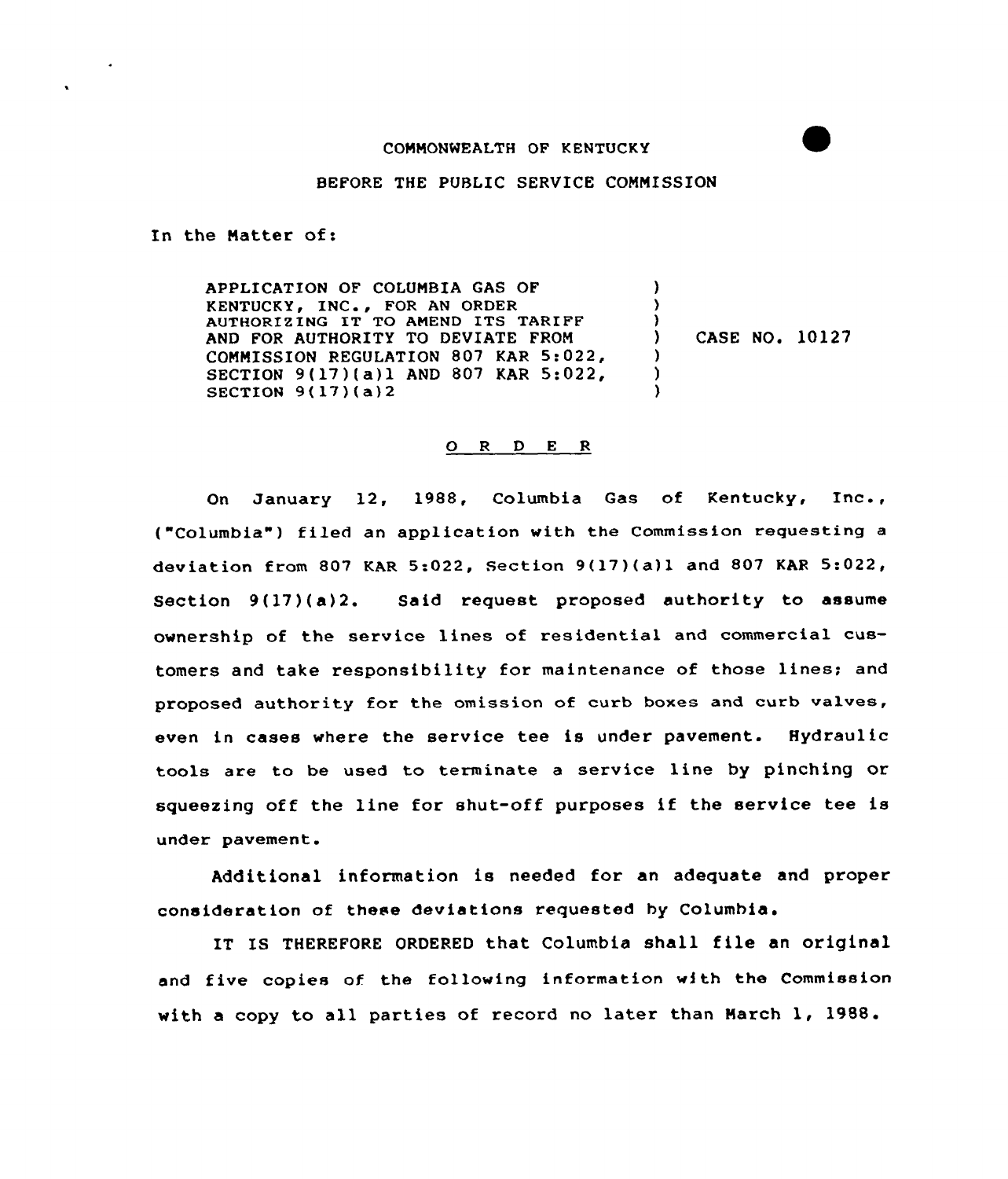1. Describe <sup>a</sup> typical Columbia service line connection to <sup>a</sup> residential meter. Illustrate the facility and connection from the main line to the property gas meter by a sketch.

2. Are mobile homes considered in this program? If yes, provide a sketch for the proposed service connection to a mobile home(s).

3. How does <sup>a</sup> customer living in a mobile home who does not own the land grant Columbia an easement for such a service line?

4. In the case of <sup>a</sup> mobile home park with <sup>a</sup> master meter, how do you define the service line? Does it include the individual service lines to the mobile homes?

5. What type of material does Columhia employ for service lines?

6. What is the highest pressure in the existing main lines?

7. What is the manufacturer's recommendation in the squeeze-down to shut-off procedure in regard to the following:

a. The allowable minimum ambient temperature for operating sqeezing-down or pinching the exposed pipe of the material used in service lines of Columbia.

b. The consequences of over-squeezing the pipe by using the hydraulic tools.

c. The safety hazard attributed to the built-up static charges in case of gas leak or a failure of complete closure.

d. The type of tests or reinforcements recommended for the pinched and reopened portion of the service line after the application of the squeeze-off tools to determine the effect of this operation on the long-term properties of the pipe.

 $-2-$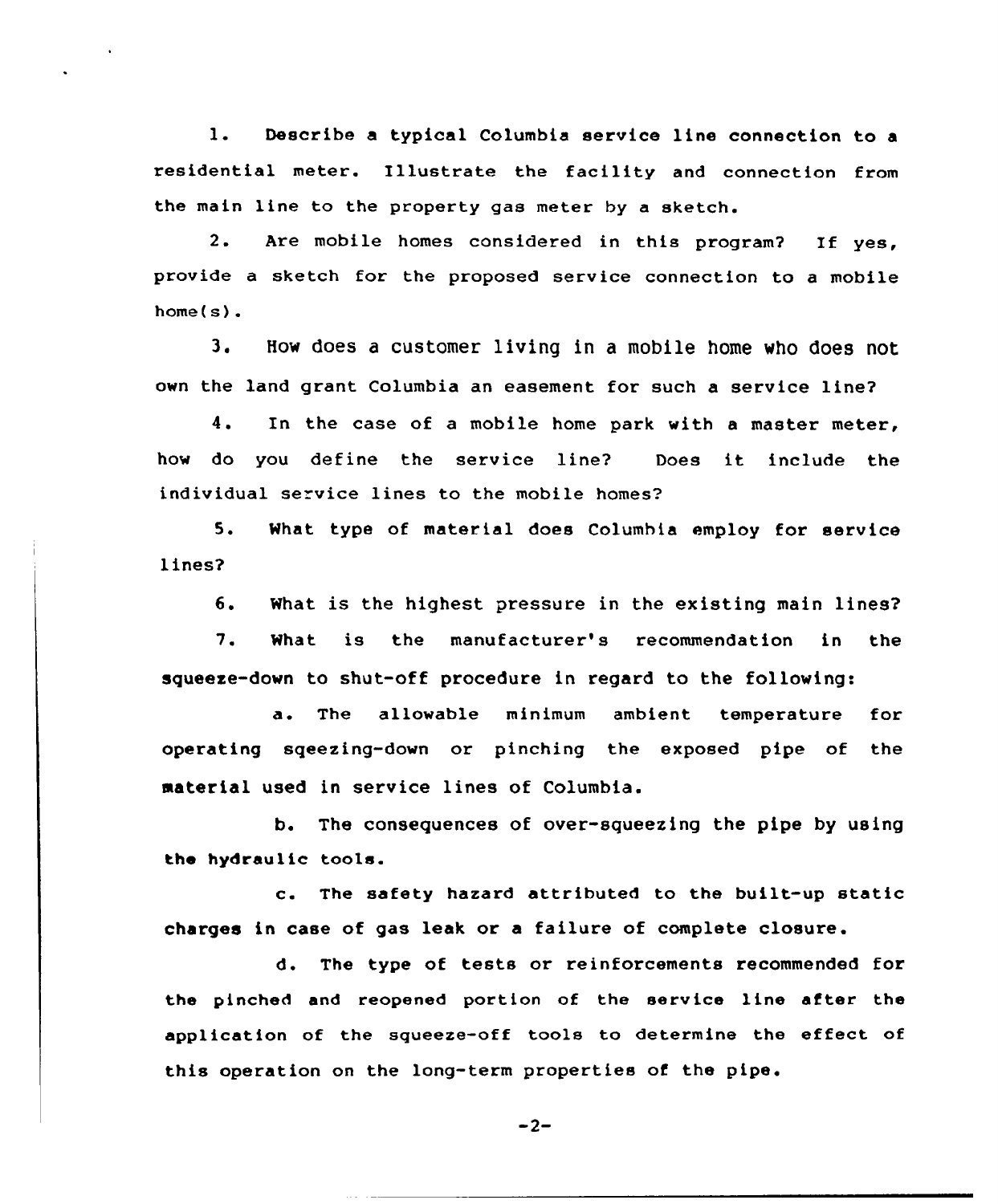e. For the types of service lines used by Columbia, what are the proven procedures for the pipes that are being pinched and reopened that will not cause failure and can be performed safely and effectively?

8. Submit an annual investment sheet, revised to the Attachment II of your subject request, by considering the implication of the regulation 807 KAR 5:022, Section  $9(17)(a)1$ .

9. With reference to Paragraph II of Columbia's service Line Proposal, (Attachment I of Application), provide the following information:

a. Upon implementation af the plan, state whether there will be any differences in operation and maintenance services provided to new customers versus operation and maintenance services pravided to customers currently connected to the system. If yes, explain these differences.

b. Upon implementation of the plan, state whether there would be any differences in the services provided by Columbia for lines that it will own versus those service lines it will not own. If yes, explain these differences.

10. With reference to page <sup>2</sup> of the Proposal, provide the following information:

a. Provide the backup information, studies, reports, and workpapers supporting the statement that the cost of installation of new customer service lines is generally between \$500 and \$ 1,000,

 $-3-$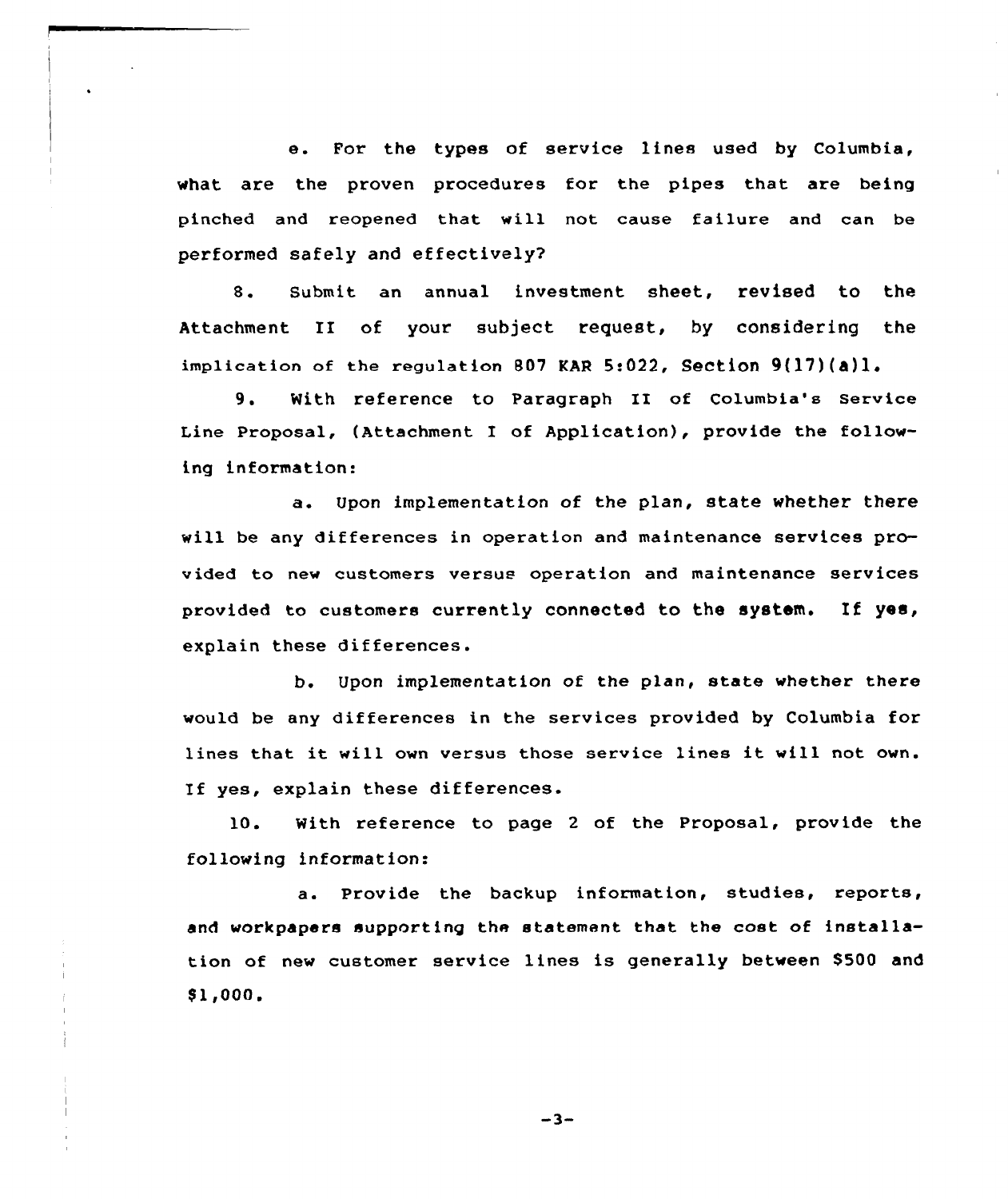b. Provide the backup information, studies, reports, and workpapers supporting the estimated cost savings of 25 percent if the service line is installed as <sup>a</sup> single unit.

ll. With reference to page <sup>3</sup> of the Proposal, provide the following information:

a. Provide the backup information, studies, reports, and workpapers supporting the statement that the cost of installing a complete gas heating system is \$300 to \$800 greater than the cost of installing an electric heat pump.

12. With reference to page <sup>4</sup> of the Proposal, provide the following information:

a. Provide the backup information, studies, reports, and workpapers supporting the estimate that Columbia will lose the opportunity to serve 794 new customers each year with an estimated average load of 86,256 Ncf per year.

b. Provide the backup information, studies, reports, and workpapers supporting Columbia's estimate that it loses approximately 40 customers each year, with <sup>a</sup> projected load loss of 1,650 Hcf per year, who switch to electric equipment rather than repair or replace their gas service lines.

13. With reference to page <sup>5</sup> of the Proposal, provide the following informations

a. Provide the backup information, studies, reports, and workpapers that support the projected annual savings of \$16,173 due to reduced inspection requirements.

b. Provide the backup information, studies, reports, and workpapers that support the estimate that 1,095 complete

 $-4-$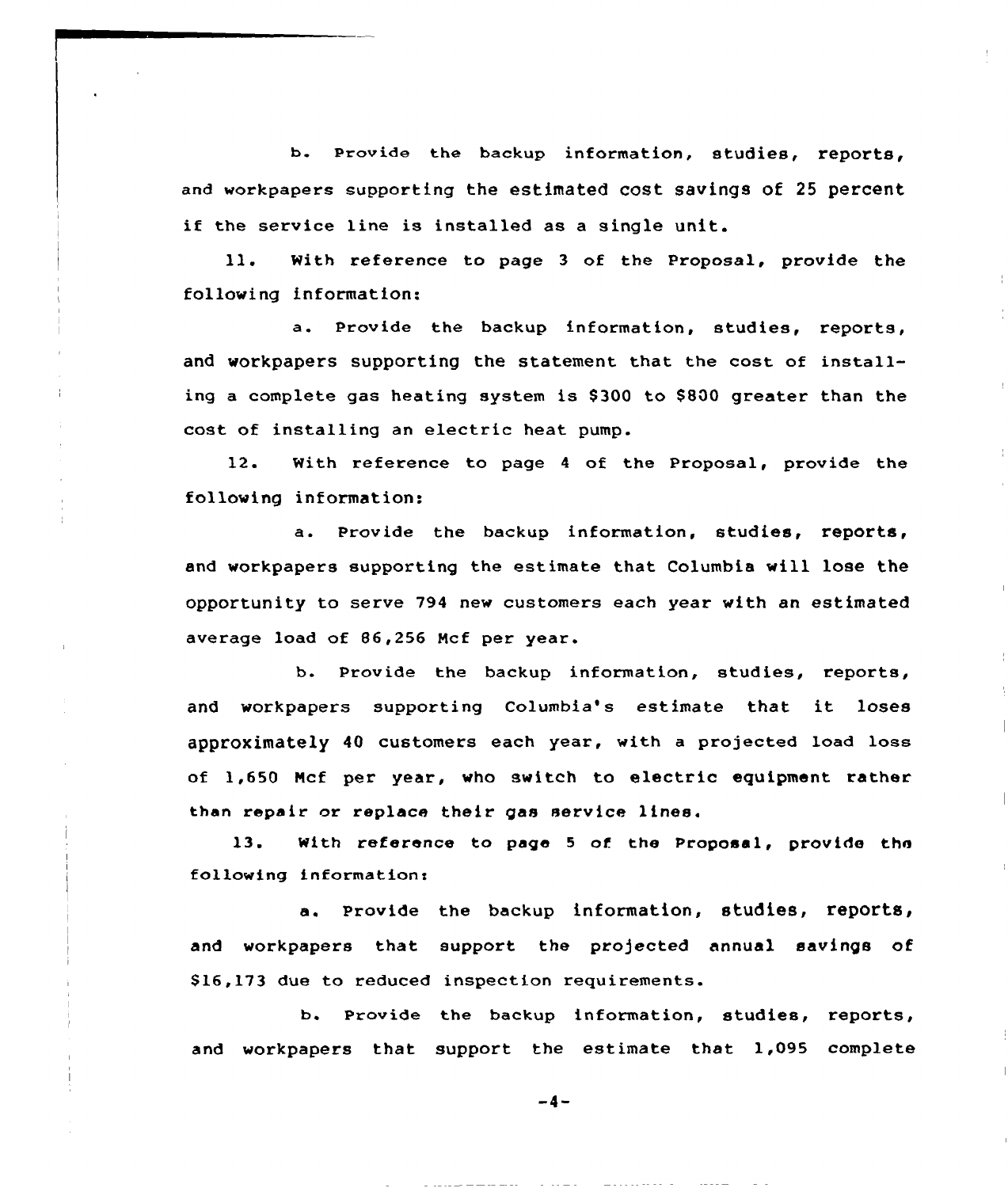replacement service lines will be installed each year under the proposal.

14. With reference to Attachment II to the Application, provide the backup information, studies, reports, and workpapers that support the following amounts:

| New Service Lines                        | \$514,100 |
|------------------------------------------|-----------|
| Mains-Applicable to Additional Customers | 227,957   |
| Meters and Regulators - Applicable to    |           |
| Additional Customers                     | 37.620    |
| Replacement Service Lines                | 388,977   |
| Elimination Reserve for Depreciation     | 52,313    |
| Effect on Working Capital                | 7,372     |
| Operation and Maintenance Expense        | <58,972   |
| Return on Rate Base                      | 121,191   |
| Federal Income Tax                       | 37,240    |
| State Income Tax                         | 8,562     |
| Residential Revenue                      | 133,209   |
| Commercial Revenue                       | 13,097    |

15. In your proposal, does Columbia intend to take responsibility for the operation and maintenance of the entire customer service line regardless of its length?

16. With reference to Attachment III to the Applicaticn, describe the type of easement required to be granted to Columbia by the customers in the following cases:

a. New residential or commercial customers.

b. Customers that occupy premises already connected by service pipes but Columbia being responsible for operating and ma inta ining them.

c. Reinstallation of customers' service lines.

17. When service pipes exceed 100 feet, will Columbia own the service pipe in excess of 100 feet? If yes, who is responsible for the maintenance of that part of the line in excess

 $-5-$